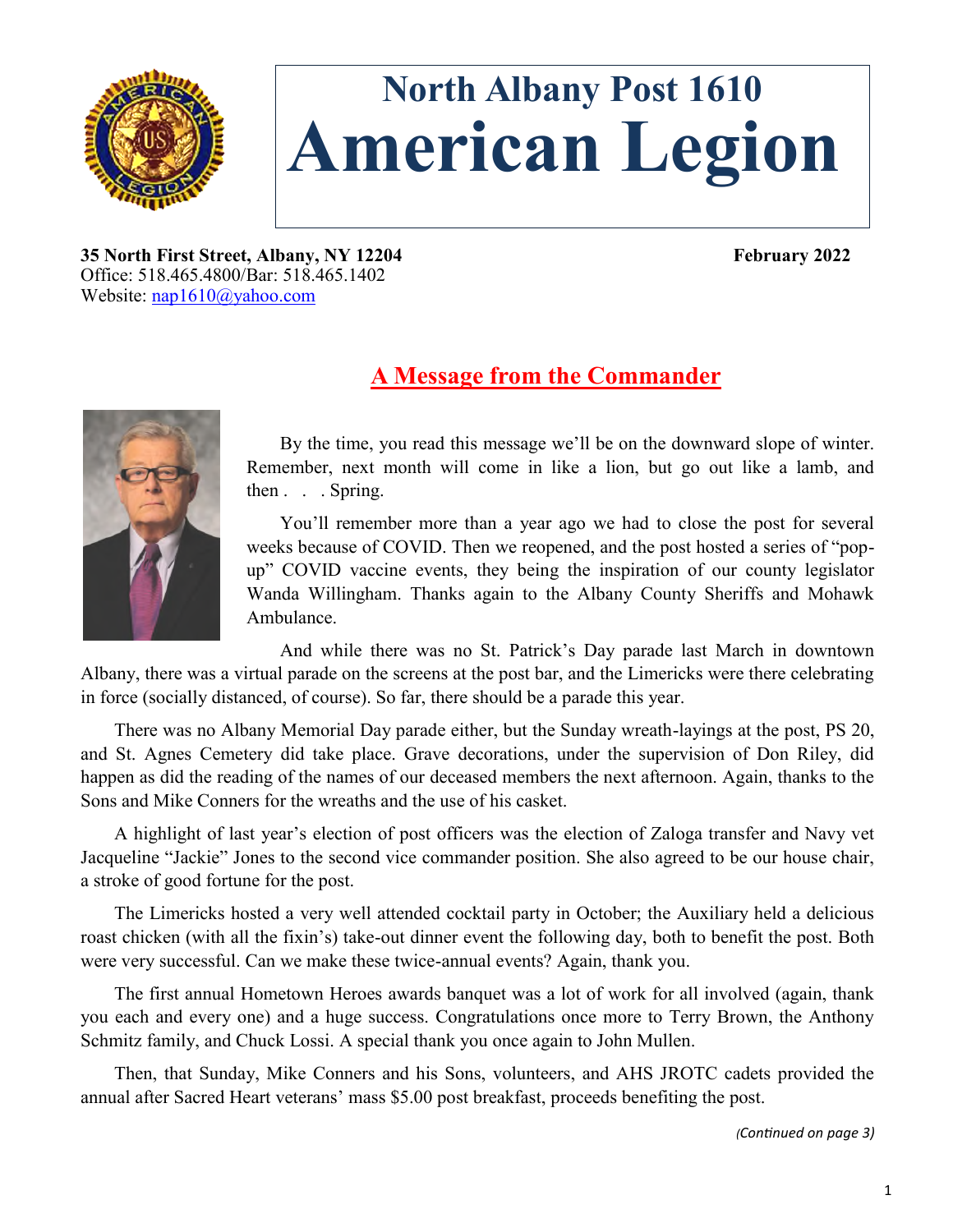## **Auxiliary News**

Well, hopefully, this last surge is winding down (but we've heard that before) and things at the Post will start going in the right direction. Mid-Winter Conference in person was changed to virtual, but I hope some of you were able to enjoy the workshops and maybe learn a little about how the Auxiliary works.

Be advised, I have seen on Facebook an alert that there is a SCAM going around for paying your Auxiliary dues online. **WE** have never recommended this route, but **If** you must, make sure you are on National website "[https://](https://www.legion-aux.org/) [www.ALAforveterans.org.](https://www.legion-aux.org/)" It would be easier to just drop a check in the mail to our membership chairperson, Jan Precopia, at 1160 New Scotland Rd., Albany, NY 12208. We still have about 10 members that have not sent in their dues for 2022. If you are not sure, call or text Jan at 518.573.5167.

Also, watch for an email from National with a member survey. If you have not received it by the beginning of February, go to the National website and confirm they have correct contact information for you. You can also email them at ["membership@ALAforveterans.org.](mailto:membership@ALAforveterans.org)" You will need your membership ID number so they can

confirm you are a member. All responses are anonymous and will help tailor programs and training, improve benefits and marketing as well as developing diversity, equity and inclusion training and awareness. This is also your opportunity to say what you like about the Auxiliary and what you think needs improving. Please take a few minutes and respond back. Information will be shared with all levels of the organization, not just at the National level.

Community projects coming up will be "Give 10 to Education" where we will be collecting school supplies, Box Tops for Education, hand sanitizer and gloves and mittens for a local school.

We have also been involved in the Albany Maritime Ministry looking for knit hats, gloves, warm socks, toiletries, just no candy, for seafarers coming into the Port of Albany illprepared for our cold weather.

All donations can be dropped off at the Post, or contact a member for pickup.

> **Yours for the Auxiliary, Judy Benner President**

#### **Unit 1610 Visits Christopher House**

On Monday, December 20, Judy Benner, Auxiliary President and Auxiliary member Gretchen Riley visited Christopher House in South Troy. They were joined by Jo Grace, ALA Albany County President. They were given a tour of the house led by Col. (Ret.) Christine Rem, founder and executive director.

Unit 1610 donated 5 blankets and 5 alarm clocks for the residents of the house. A check in the amount of \$500.00 was also donated.

To learn more about Christopher House, visit website: [https://www.cdwv.org/cdwv](https://www.cdwv.org/cdwv-christopher-house.html)-christopher[house.html.](https://www.cdwv.org/cdwv-christopher-house.html)



Monday, December 10, 2021: (L to R) ALA Albany County President Jo Grace; Unit 1610 member Gretchen Riley; Col. (Ret.) Christine Rem; and Unit 1610 President Judy Benner. Judy Benner presenting a check from North Albany American Legion Auxiliary 1610 to Christine Rem.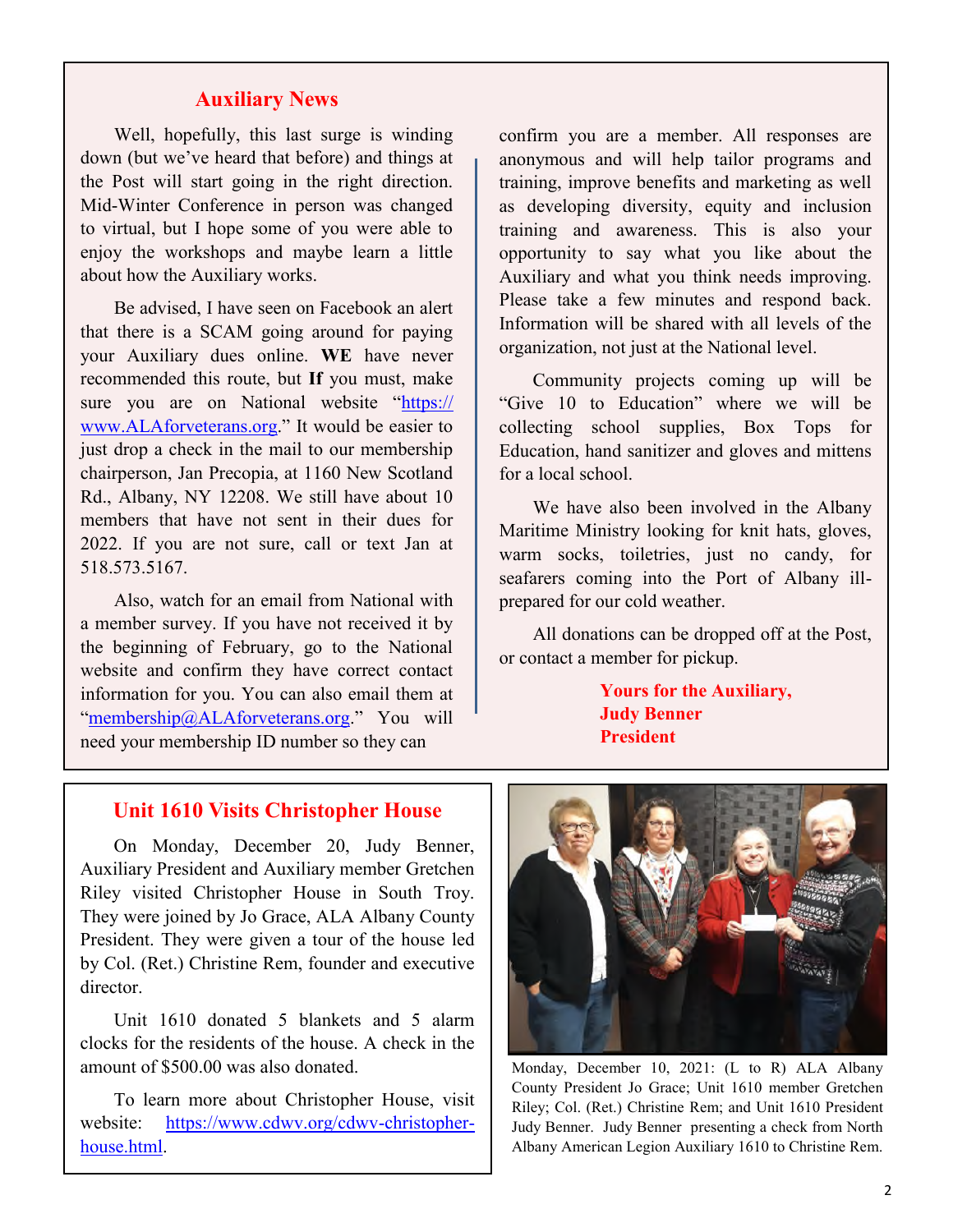That's some highlights of what we've done this past year after having risen from the COVID ashes. So what do we do now? What is our priority? In a word: membership. We are at a point now where every time an active member moves away, or has to step back due to serious illness, the lights in the post flicker. The very few active members remaining, that dwindling critical mass of veterans, devote all their energies to keeping 1610 upright. We can talk the occasional vet into giving up \$45 for membership, but getting him or her to be an active member is the trick. I think the challenge that is this post scares them.

\* \* \* \* \* \*

These are precarious times we are in right now. The future of our nation is uncertain. When the American Legion was formed in Paris in 1919, its founders were all veterans of a brutal, senseless war involving countries ruled by kings, a kaiser, and a tsar, the last removed by a revolution that gave rise to Communism. This is probably why the American Legion's preamble requires us "to combat the autocracy of both the classes and the masses." This is why that preamble requires us to " . . . defend the Constitution of the United States of America;" and "to safeguard and transmit to posterity the principles of justice, freedom, and democracy." Yes, these are pretty strident words, unambiguous directives the preamble requires of us Legionnaires. The question is: does the American Legion, the veterans organization, stand idly by while our democracy is dismantled state by state?

> Lawrence Wiest Commander

#### **"New year, new opportunities**

"Be a part of The American Legion where you can continue your service, volunteering to improve the lives of veterans, their families and communities." *(Source: National American Legion home page [https://](https://www.legion.org/) [www.legion.org/](https://www.legion.org/)*, *January 2022)*

## **Chaplain's News**

#### **Post Everlasting**

Thomas Curran, 80, USAF, 9 December 2021, husband of Auxiliary member Dorothy Curran.

John "Jack" Egan, 79, USAR, 20 December 2021, husband of Auxiliary member Carole Egan and cousin of Auxiliary member Jan Precopia.

If you know of anyone who is sick or has passed, please contact our Chaplains Charles Lossi at 518.438.6336 or Peggy Hovish  $(518.785.3485$  or phovish $@n$ ycap.rr.com) or Kathy Schmitz-Morfe (518.495.2955 or [ksmorfe@gmail.com\).](mailto:ksmorfe@gmail.com) Or, newsletter editor Gretchen Riley [\(ghodges220@yahoo.com](mailto:ghodges220@yahoo.com) or 518.526.8753).

# **Note from House Chair and Bar Chair**

In order to meet the needs of ALL wishing to use the Post meeting room, banquet room or pavilion, groups will need to schedule with the House Chair or the Bar Chair on a timely basis.

That being said:

# **Planning an event? Need a venue?**

The Post banquet room, meeting room, and pavilion are available for meetings, family picnics/reunions, bridal showers, etc. To arrange an event, call the Post at 518.465.4800 or email [nap1610@yahoo.com](mailto:nap1610@yahoo.com) for availability.